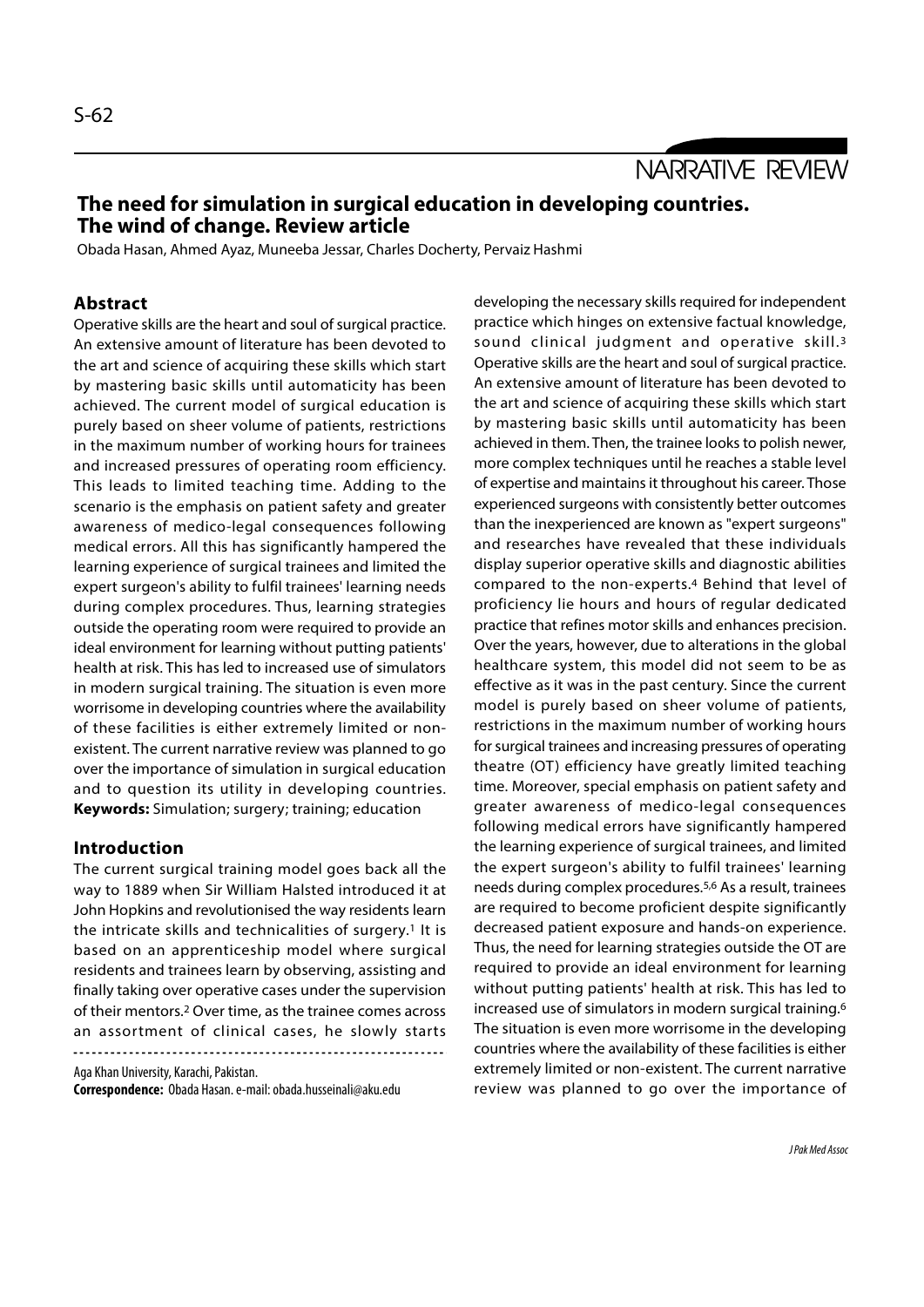simulation in surgical training and to emphasise the need to integrate this technology into surgical practice in developing countries.

### What is Simulation and why do we need it?

Fit and Posner have very adeptly explained the stages of motor skill acquisition.8 It starts with the cognitive phase in which a learner first learns the basic mechanics of a simple skill and gets familiarised with the different steps involved. For example, when learning how to tie a knot, one must first get acquainted with basic steps like holding the tie and placing the throws. Initial attempts would be incoherent and disjointed but would eventually improve with repetition and constant correction until the learner progresses to the next phase where all the steps are much more coordinated and focus shifts to achieving the task more sinuously with fewer interruptions. The final phase outcome and significantly less complication.<sup>11</sup> is where the learner automatically performs the task smoothly without pondering over individual steps. Once this automaticity is achieved, the trainer can concentrate on more complex parts of the procedure.1

a procedure is performed, the better becomes the outcome and lower gets the mortality. Although it seems logical to proclaim that regular practice is critical to better outcomes, performance does not just improve by sheer repetition of a task as explained by a number of studies showing variation in performance of different surgeons with a high volume of cases.9 Ericson in his landmark study states that maximal proficiency in any skill is not attained automatically by experience or number of hours devoted to practice but instead by a deliberate effort to improve. According to Ericson, the key to improving consistently is deliberate practice in which an individual focuses his efforts on a well-defined level-appropriate task with the sole purpose of improving performance, and gets expert feedback to allow for immediate error correction. He points out that the amount of time devoted to deliberate practice, rather than the time spent in surgery, is the most decisive factor in improving surgical skills as operative cases can be complicated and it is almost impossible to master a minor part of the operation.10

Simulation is the process of replicating real-life scenarios in a controlled environment. In surgical education, simulators are devices or models used by trainees to replicate real-life conditions and practice their skills safely without any risk to real patients. Learners can repeatedly Table-1: Factors encouraging use of simulation in surgical education<sup>13</sup>. .

| Medico-legal conseguences following medical errors,<br>must have enough experience to practice |  |
|------------------------------------------------------------------------------------------------|--|
| Advanced surgical techniques and procedures                                                    |  |
| Challenges in use of cadavers and animals                                                      |  |
| Emphasis on cost-effective and cost-conscious performance                                      |  |

practise techniques and sharpen their skills in an environment where errors can be made without serious consequences. The learners keep practicing until they achieve complete expertise in that skill and can then transfer that skillset to the operating room. As a result, surgical residents are fully prepared before even entering the OT, achieve proficiency with shorter leaning curves and perform surgeries more efficiently with better patient practise techniques and sharpen their skills in an<br>environment where errors can be made without serious<br>consequences. The learners keep practicing until they<br>achieve complete expertise in that skill and can then<br>transfer t

Many studies support the hypothesis that the more often reality (VR) simulator compared to no training. Seymour et al. went on to prove the effectiveness of simulation training by concluding that novice surgeons demonstrated diminished operative times and error rates for laparoscopic cholecystectomy after training on a virtual surgical residents are fully prepared before even entering<br>the OT, achieve proficiency with shorter leaning curves<br>and perform surgeries more efficiently with better patient<br>outcome and significantly less complication.<sup>11</sup> Furthermore, in one randomised controlled trial (RCT), 20 surgical trainees were divided into two groups; one trained by VR-based simulation, and the other by traditional surgical training on a cadaveric porcine model. Simulationbased training reduced the learning curve significantly and resulted in fewer errors. It took only three surgical procedures for the simulation-trained group to achieve the same level of expertise that the non-simulation group took five surgeries for. The mean errors committed were six times less in the simulation-trained group. Moreover, the non-simulation trained group was five times more likely to injure the gallbladder or injure non-target tissue and nine times more likely to transiently fail to make progress.12 Other factors that encourage the use of simulation in surgical education have also been cited in literature<sup>13</sup> (Table 1).

### Brief history of surgical simulation

The use of surgical simulation goes as far back as 500 BC. One of the first simulators were carvings made of materials that had the appearance, texture and general feel of human tissues.7 The first recorded surgical simulation was performed more than 2000 years ago where the Indians used leaf and clay models to visualise a forehead flap in nasal reconstruction surgery. Just like this, surgeons have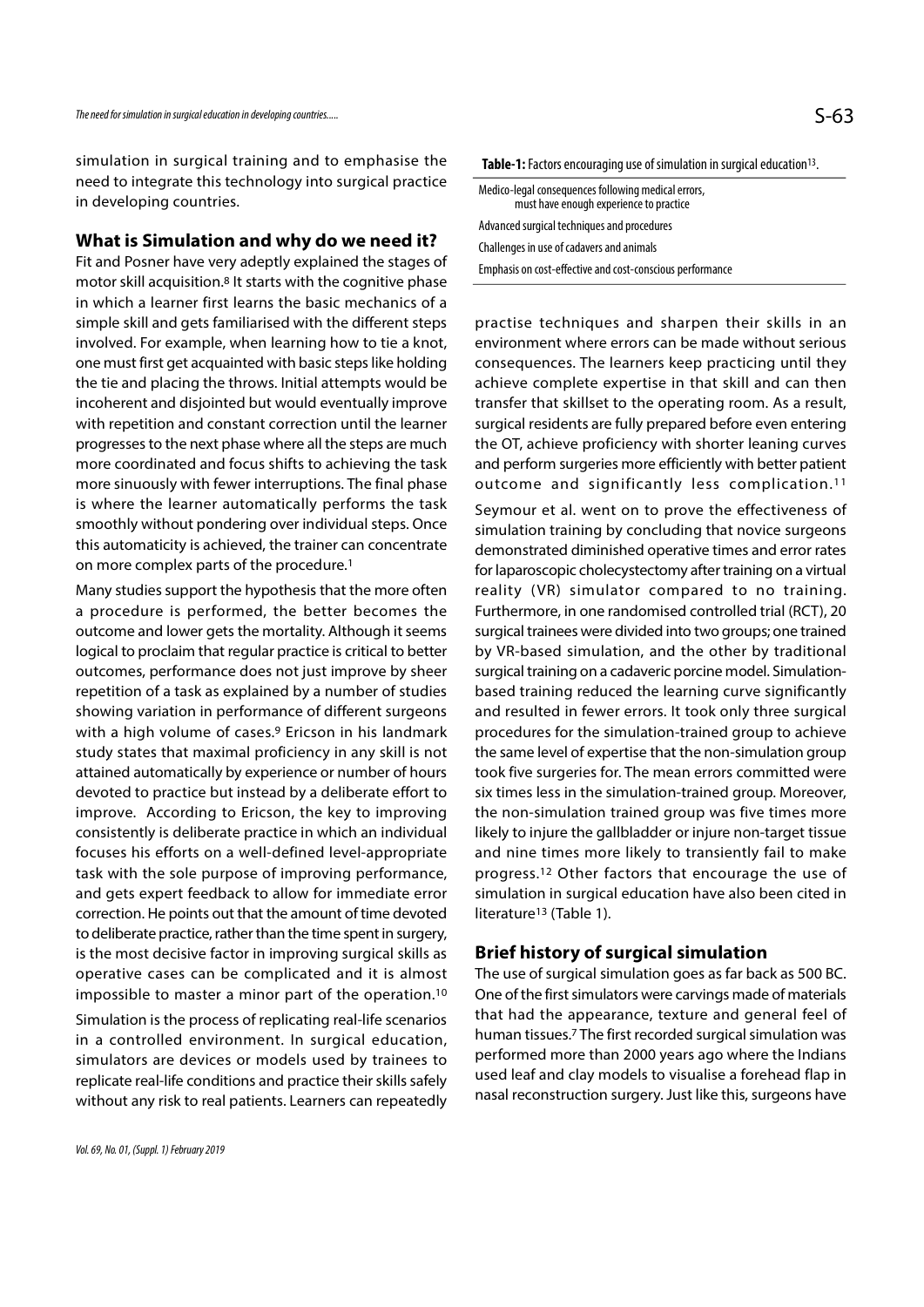used various surgical simulation models over the years to sharpen their skills and practise without risking the life of patients. Over time, these models became more sophisticated and detailed with the resemblance to human anatomy the main priority. Some examples of these were wooden bench-top models, live animals and human cadavers.11

For a long time, live animals were used as a form of surgical simulation as their anatomy closely resembled that of humans and they provided actual OT settings requiring trainees to not only improve their skills but also to deal with complications if they arise. This method remained popular for quite some time after which ethical issues arose regarding using live animals for simulation and it was banned in some countries.

A ground-breaking invention came in the 1980s when mannequins were first introduced. Mannequins were artificial human-like models that were used to teach anatomy and to assess basic clinical skills without the need of real patients. These mannequins evolved rapidly over time, becoming increasingly realistic and detailed. Now they come with in-built processors and computer software that allow them to mimic signs and symptoms of real patients with specific clinical conditions. The greatest revolution came in the 1990s with the emergence of VR. VR-based simulation systems are computer programmes containing virtual surgical procedures that trainees can perform via different tools and devices to sharpen their surgical skills. These tools are designed to resemble real-life instruments that are regularly used in OTs so that trainees get acquainted with them before even entering the OT. One of the first VR simulated surgeries to be performed comprised suturing, wound debridement and cholecystectomy. Various key points that are assessed objectively in simulation programmes programmes containing virtual surgical procedures that<br>trainees can perform via different tools and devices to<br>sharpen their surgical skills. These tools are designed to<br>resemble real-life instruments that are regularly us

Table-2: Technical performance objective assessment in simulation programmes<sup>14</sup>.

Time in completing task Extra unnecessary moves Thermal damage to soft tissue Damage to articular cartilage and nearby by structures Hand and instrument distance travelled Symmetry of suturing techniques

\* May vary from software to software. Points mentioned for laparoscopic and arthroscopic procedures

# Need for Simulation in developing countries (A)Lack of access to surgical care

Currently, almost 5 billion people around the world do not have access to surgery, according to the landmark study conducted by the Lancet Commission on Global Surgery in which data was collected from 180 countries in the world representing 6.97 billion people, or 98% of the population.15 These figures portray a worrying picture in terms of availability of surgery around the world. The world's rural population is the most affected as this report suggests that more than 90% of the inhabitants of Africa and South Asia are deprived of basic surgical care. There is one surgeon per 250,000 people on average across Africa, and in the most rural areas, 2.5 million people are served by only one surgeon.16 More than 2 billion people are not able to receive surgical care due to a lack of OTs alone. To give a comparison, less than 5% of the people of Europe, Australia and high-income North America lack access to surgery.

# (B) Lack of training facilities

.

One of the main challenges in providing surgical care in these areas is the relatively small number of skilled surgeons there. It is a known fact that most of these lowincome countries have poor access to healthcare, but even when healthcare is accessible, there is still a dearth of well-trained surgeons, especially in specialised surgical fields like laparoscopy. Training facilities, such as simulation models and computer-based programmes, for these surgical procedures are not available in most of these areas, negatively impacting the required surgical training necessary for providing surgical care.17 Local novice surgeons then prefer travelling to other countries where advanced facilities and resources are available for specialised training. Unfortunately, only a handful of them can opt for this route due to the high cost of travelling and living there, political will, visa issues and strict regulations for hands-on training. Very few trainees are able to complete their training abroad and even fewer decide to return to their home country after experiencing the bells and whistles, generous pay-scale and lavish lifestyle of those countries abroad.

### (C) Increased peri-operative complications

A paucity of skilled surgeons brings with it dire consequences. It has been reported that the peri-operative death rate is as high as 10% in these countries compared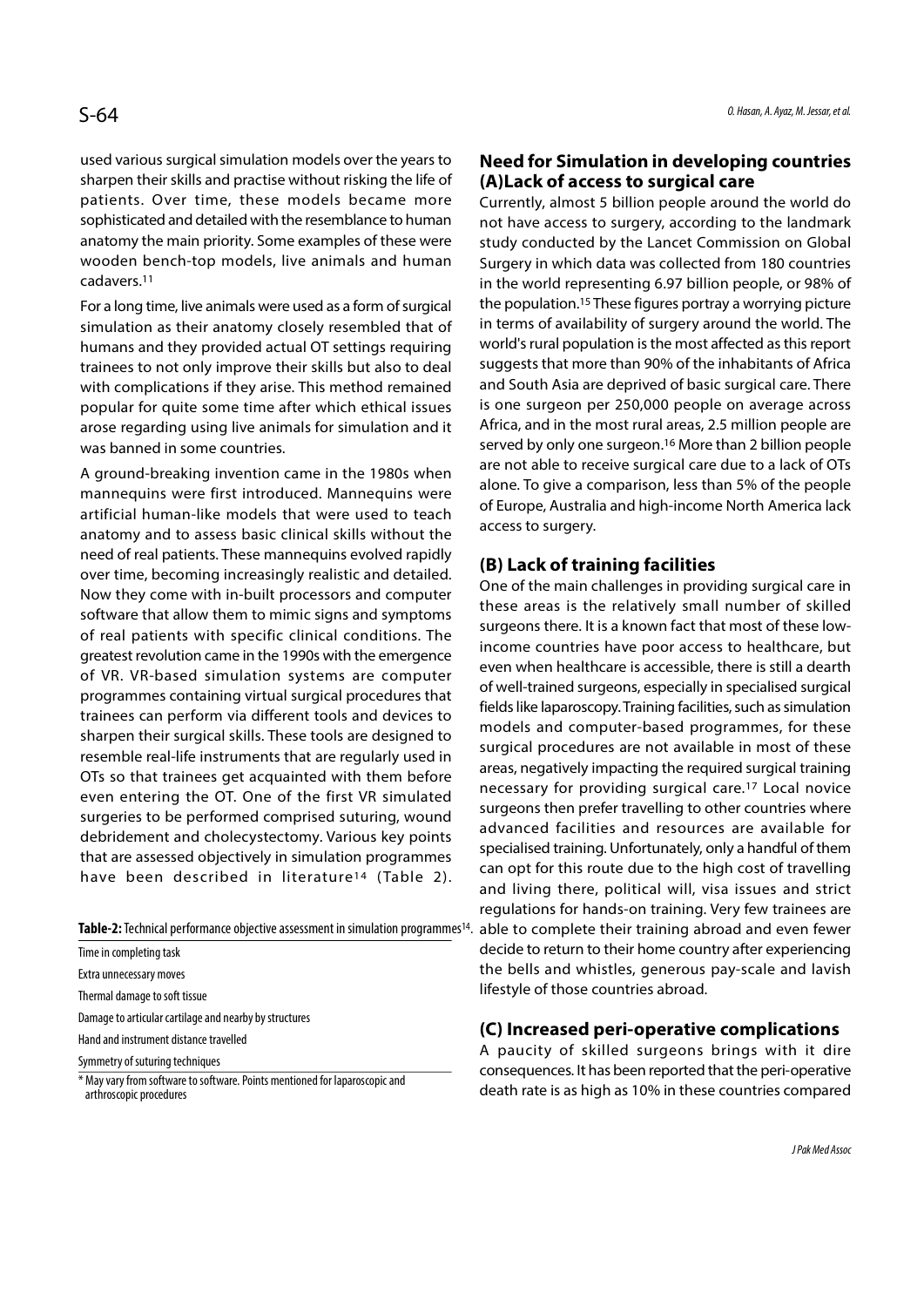to a meagre 0.4% in the developed world.18 In areas where clean water is scarce and availability of blood banks are insufficient, the magnitude of these surgical complications The need for simulation in surgical education in developing countries.....<br>
to a meagre 0.4% in the developed world.<sup>18</sup> In areas where<br>
clean water is scarce and availability of blood banks are<br>
insufficient, the magnitud complications led to slow recovery and increased length of hospital stay for these patients which adds burden to the relatively small number of hospital beds available. Discharging these patients early is risky as most homes do not have the luxury of clean water and they have no other appropriate place to get through the recovery phase. Beds are always in high demand as many pre-op patients get pre-admitted as they come from far-flung areas to reach surgical care or need some time to arrange the financial means for surgery. financial means for surgery.

Additionally, there is usually just one bread-earner in the entire family and a prolonged hospitalisation could prove to be catastrophic for the entire household. Most workers and employees rarely have any financial security as they live hand-to-mouth with very little savings or investments. Sick leave is not an option and every day spent in hospital would mean no income for that day. Also, in most patriarchal families, a suitable replacement for the earning member would be difficult to find due to cultural issues. Moreover, the financial burden of surgical care is even more pronounced in developing countries as all healthcare related expenses are paid out of pocket with no facility of instalments or loans. Families are then forced to sell all their assets or gather money by borrowing from friends and family for which it would take several years to repay. Nursing care is routinely provided by other family members in the house and this results in decreased attention to childcare and reduced earning capacity.

# (D) Benefits of Surgical Simulation in developing countries

Introducing surgical simulation facilities in developing countries is a promising solution to address the abovementioned problems. The aim of these facilities would be to develop mastery in surgical skills aimed at increasing availability of trained surgeons and improving quality of surgical care (Figure 1). This would eventually result in better patient outcomes and a significantly reduced financial burden on an already economically strained population.

Although surgical simulation has been in use in developed countries for many years and several studies have proved its effectiveness in training surgical residents with reduced



Figure-1: Orthopaedic surgical trainee learning the basics and principles of shoulder arthroscopy under supervision of an orthopaedic surgeon and expert in sports medicine. Such advanced procedure was difficult to learn and practise during residency training programmes.

learning curves and fewer errors, data regarding utilisation of this technology in developing countries is scanty.20 Very little is known of the efficacy of surgical simulation in these areas and even less about how they can be implemented there.

Okrainec et al. conducted a three-day surgical simulation course in Botswana, and after comparing results, proved that a feasible simulation solution can bring significant improvements in the surgical skills of trainees.2 Additionally, even though the use of simulation is extremely limited in the postgraduate curriculum, individual surgical simulation courses intended to teach specific skills have been found to be as fruitful by Tansley et al. in Rwanda.20

They established the importance of such locally taught programmes in low-income countries, proving that the benefits of surgical simulation extend to training programmes in Rwanda and potentially other developing countries. Similar results have been documented in Nicaragua, Tanzania, Kenya and Madagascar. Some recent studies in developing countries showed positive results after the use of surgical simulation training (Table- 3)16,17,21,30.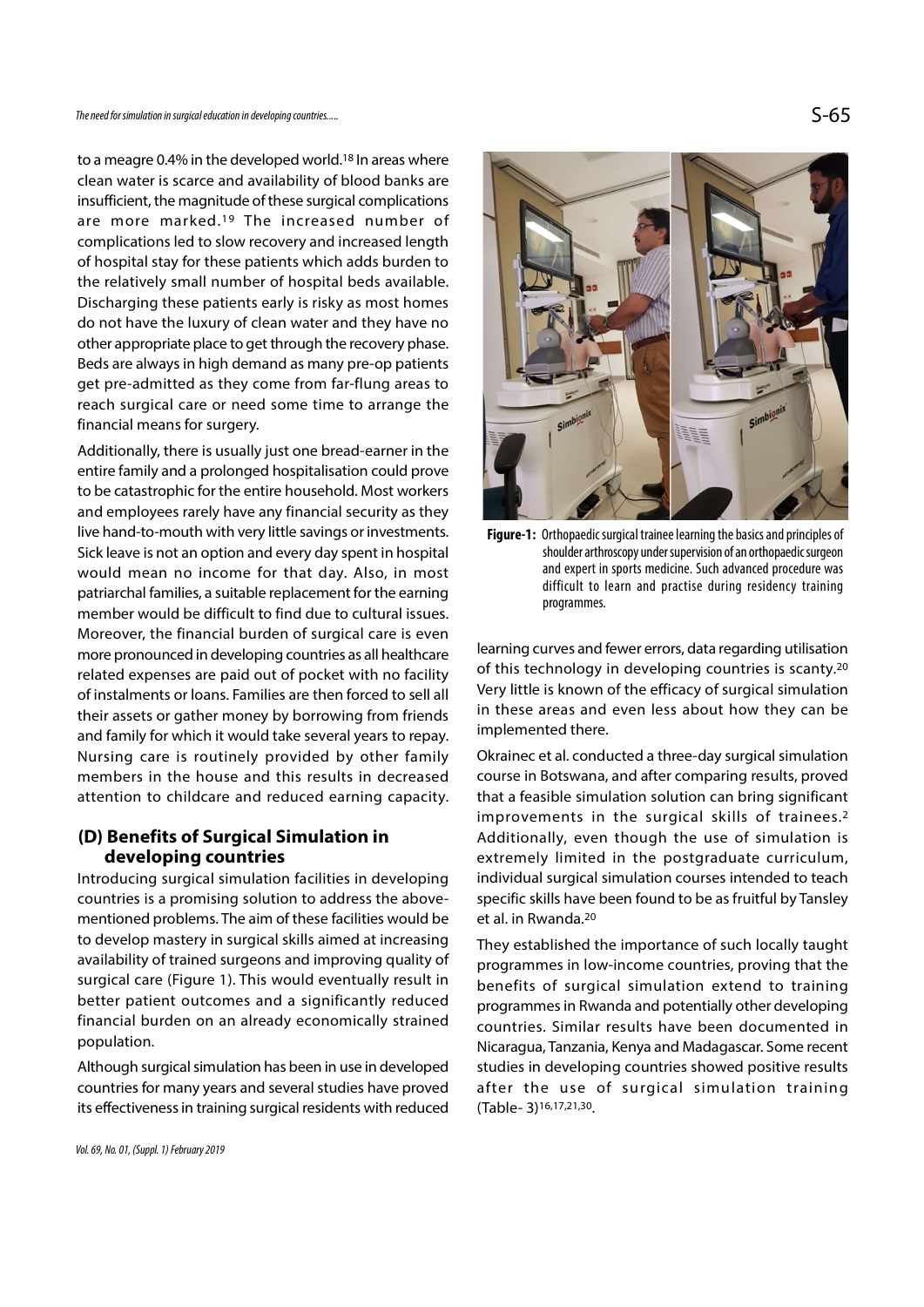

Figure-2: Different simulators: A: LapSim (Laparoscopy Simulator). B: VirtaMed (Urology Simulator). C: Immersive Touch (Neurosurgery Simulator). D: VOXEL-MAN (ENT Simulator). E: SonoSim (Ultrasound Simulator). F: Dental Simulation Lab.

considerable number of medical students to pursue surgery in the future. One of the reasons very few students choose surgery as a specialty is because of the lack of exposure which results in them being overwhelmed with the amount of necessary expertise required and the notion that their skill level is below par; hence they avoid choosing a field they think they cannot be proficient in. A feeling of incompetence plays a significant role in career selection, and many students described the field as something that was unachievable for them because the technical expertise was impossible to attain. Once they get acquainted with surgical procedures at a junior level via simulation, they will be able to become proficient in the basic skills required to be a surgeon and eventually consider surgery as a

Table-3: Recent studies conducted in developing countries proving benefits of surgical simulation

| Author                          | <b>Year of study</b> | Country         |
|---------------------------------|----------------------|-----------------|
| Tache et al. <sup>21</sup>      | 2009                 | Tanzania        |
| Dorman et al. <sup>22</sup>     | 2009                 | Ethopia         |
| Okrainec et al. <sup>23</sup>   | 2009                 | <b>Botswana</b> |
| Jacobs et al. <sup>24</sup>     | 2010                 | Ghana           |
| Biyani et al. <sup>25</sup>     | 2013                 | Ethopia         |
| Long et al. <sup>16</sup>       | 2014                 | Kenya           |
| Beard et al. <sup>26</sup>      | 2014                 | Tanzania        |
| Dreyer et al. <sup>27</sup>     | 2014                 | Zambia          |
| Livingston et al. <sup>28</sup> | 2014                 | Rwanda          |
| Weit et al. <sup>17</sup>       | 2016                 | Nicaragua       |
| Tansley et al. <sup>20</sup>    | 2016                 | Rwanda          |
| Campain et al. <sup>29</sup>    | 2016                 | Africa          |
| Ghesquire et al. <sup>30</sup>  | 2018                 | Madagascar      |

Furthermore, surgical simulation in the career choice.<sup>21</sup> Introducing surgical simulation in the medical school curriculum in developing countries would be a great addition and could prove to be a vital by increasing the number of locally trained surgeons in lowincome countries in the future. Different specialties' simulators are introduced (Figure 2).

# (E)"There ain't no such thing as a free lunch"

On the contrary, there are a few questions to be answered. Firstly, is some care or less-than-optimal care better than no care at all? To elaborate on this, it is important to realise that simulation can use valuable professional time, consumables and fixed assets that depreciate through time; all of this carries a cost. In the context of limited budgets and very scarce expertise and equipment, rather than learners practising on simulators, couldn't they learn using the same equipment on patients even at the risk of error? In the West, this argument is strongly in favour of simulated practice to develop competence before practising with patients because investing to avoid possible harm or negligence and subsequent lawsuits makes this financially sensible. But in the developing world illiteracy rates are high, people are very needy, grateful for small mercies, and likely to be unaware that medical errors happen frequently and are avoidable. The financial impact of medical error is therefore much, much less, and may go unreported. In addition, the ethics may be more favourable towards providing less-than-perfect care if the option is no care whatsoever for people in extreme poverty. This argument swings in the opposite direction if more harm than good is done by less-thanperfect medical intervention compared to no care. Thus, in the developing world, with extreme shortages a part of everyday life, there is little pressure for learners, or institutions, to ensure a level of competence before learners are let loose on patients. A second consideration is the opportunity cost. Instead of investing millions of dollars in simulation centres and even more on highfidelity simulators, what healthcare benefits could be gained in the poorer areas of a developing country just by providing sustainable clean drinking water, or vaccinations, or anti-malarial drugs? Similarly, simulation centres have authentic clinical environments fully equipped to clinical standards. Could more benefit be gained through using this investment to provide actual care to real people, and not mannequins? In an ideal world, choosing where to devote resources wouldn't be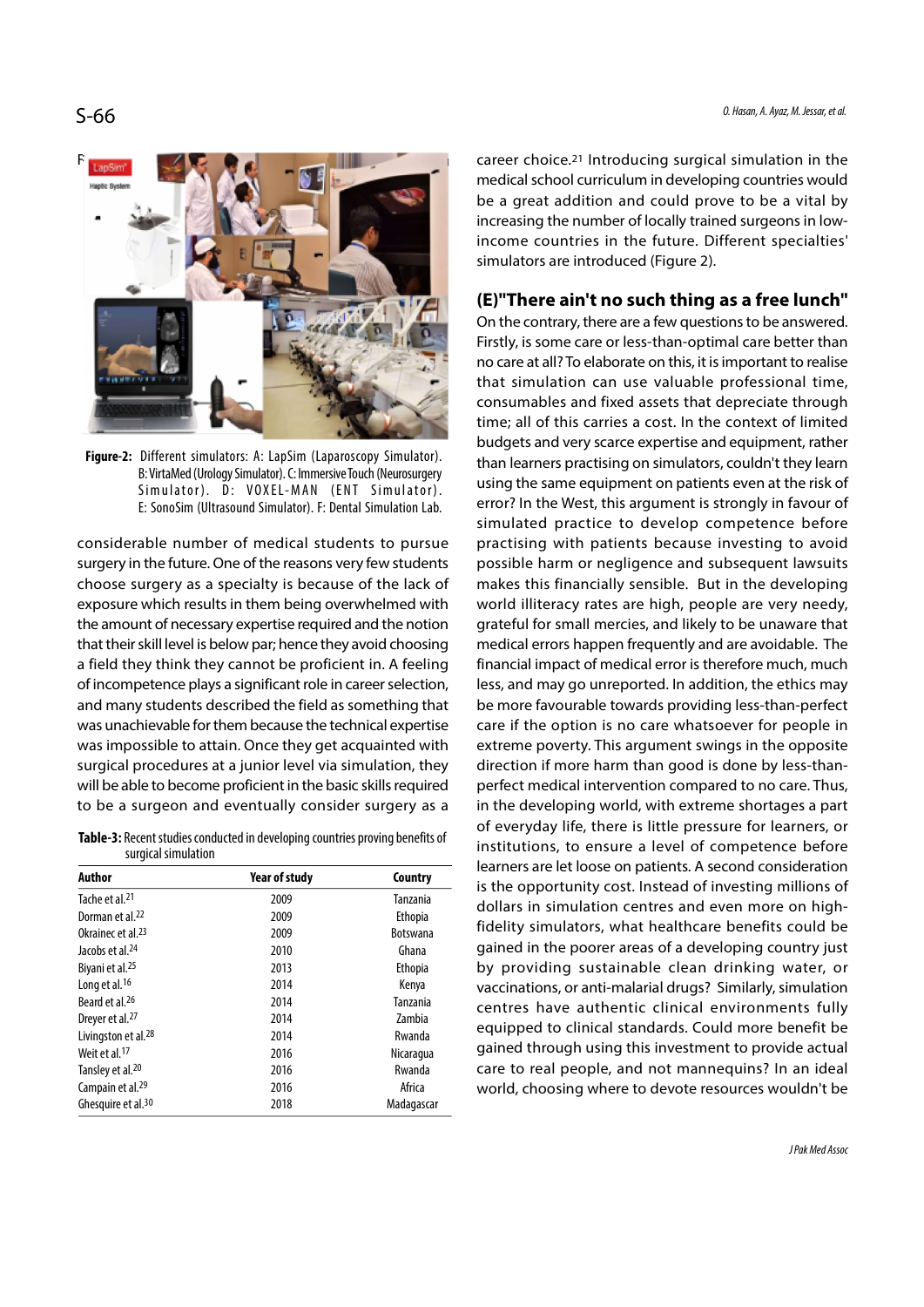The need for simulation in surgical education in developing countries.....

an issue, but these difficult choices are often necessary. Compounding this is that nowadays in any developing country there are diseases of affluence as well as diseases 6. Kneebone R. Simulation in surgical training: educational issues of poverty so a whole range of top specialists, such as and practical implications. Med Educ 2003;37:267-77.<br>Intermentional condial prints, require to be trained and the Badash I, Burtt K, Solorzano CA, Carey JN. Innovatio interventional cardiologists, require to be trained, optimally utilising high-fidelity simulators. To make rational Transl Med 2016;4:453. doi: 10.21037/atm.2016.12.24.<br>Choices as to where to invest in this complex situation 8. White C, Rodger MWM, Tang T. Current understand choices as to where to invest in this complex situation,  $8.$ there needs to be an economic evaluation of the impact of simulation, and its viable alternatives. There are so 9. Halm EA, Lee C, Chassin MR. Is volume related to outcome in health many assumptions on the benefits of clinical simulation, some of which have been confirmed, but very few 10. Ericsson KA, Towne TJ. Expertise. Wiley Interdiscip Rev Cogn Sci comparative analyses on the alternatives exist. <sup>2010;1:404-16.</sup><br>Manuparies surreans have benefited from stand alone. 11. Zevin B, Aggarwal R, Grantcharov TP. Surgical simulation in 2013: Many novice surgeons have benefited from stand-alone training courses, but to harness technology's full potential, it should be integrated into the under-graduate and postgraduate curriculum. As stated very adeptly by Satava: there needs to be an economic evaluation of the impact<br>
of simulation, and its viable alternatives. There are so<br>
many assumptions on the benefits of clinical simulation,<br>
some of which have been confirmed, but very few<br>
c

Simulation fills an irreplaceable gap in the teaching of surgical skills with its effectiveness having been proved<br>15. Alkire BC, Raykar NP, Shrime MG, Weiser TG, Bickler SW, Rose JA, et on numerous occasions. It provides a safe learning environment for trainees to refine their skills and prepare<br>16. Long KL, Spears C, Kenady DE, Roth JS. Implementation of a lowfor the real world without the fear of the consequences. Although a lot of work and progress is being done to implement this technology into the postgraduate curricula 17. Wiet GJ, Stredney D, Kerwin T, Hittle B, Kang DR. Simulation for in the developed countries, the availability in developing countries is below par leading to severe consequences in quality of surgical care provided. Policy-makers, surgeons and medical educators must work together and use this innovation to overcome the challenges faced in surgical 19. Chao TE, Mandigo M, Opoku-Anane J, Maine R. Systematic review care delivery in developing countries. There should be an economic evaluation of the impact of simulation to decide 20. Tansley G, Bailey JG, Gu Y, Murray M, Livingston P, Georges N, et al. its cost-effectiveness in our part of the world. Care delivery in developing countries. There should be an<br>
economic evaluation of the impact of simulation to decide<br>
its cost-effectiveness in our part of the world.<br>
Disclaimer: None.<br>
Pisching: Mone.<br>
Paddessine<br>
Confli

## Disclaimer: None. Conflict of interest: None. Source of Funding: None.

- References<br>1. Reznick RK, MacRae H. Teaching surgical skills changes in the wind. N Engl J Med 2006;355:2664-9.
- **2. Example 12. Application of the World Surge 2013**<br> **21. Taché Source of Funding:** None.<br> **21. Taché Source of Funding:** None.<br> **22.** Dorman K, Same simulation at Manusion at a 2009;7:64. doint<br> **22.** Dorman K, Same K, S one" concept in surgical training. Plast Reconstr Surg 2013; 131: 1194-201. **Disclaimer:** None.<br> **Source of Funding:** None.<br> **Source of Funding:** None.<br> **References**<br> **References**<br> **References**<br> **References**<br> **References**<br> **References**<br> **References**<br> **References**<br> **References**<br> **References**<br> **Refe Source of Funding:** None. 22.<br> **References**<br>
1. Reznick RK, MacRae H. Teaching surgical skills - changes in the<br>
23.<br>
wind. N Engl J Med 2006;355:2664-9.<br>
2. Kotsis SV, Chung KC. Application of the "see one, do one, teach
- J Surg 2013; 83: 619-23.
- born or made? Int J Surg 2013;11: 773-8.
- 5. Sadideen H, Hamaoui K, Saadeddin M, Kneebone R. Simulators<br>and the simulation environment: Getting the balance right in<br>simulation-based surgical education. Int J Surg 2012;10:458-62.<br>6. Kneebone R. Simulation in surgic and the simulation environment: Getting the balance right in simulation-based surgical education. Int J Surg 2012;10:458-62. 5. Sadideen H, Hamaoui K, Saadeddin M, Kneebone R. Simulators<br>and the simulation environment: Getting the balance right in<br>simulation-based surgical education. Int J Surg 2012;10:458-62.<br>6. Kneebone R. Simulation in surgic 5. Sadideen H, Hamaoui K, Saadeddin M, Kneebone R. Simulators<br>
and the simulation environment: Getting the balance right in<br>
simulation-based surgical education. Int J Surg 2012;10:458-62.<br>
6. Kneebone R. Simulation in sur **S-67**<br>
S. Sadideen H, Hamaoui K, Saadeddin M, Kneebone R. Simulators<br>
and the simulation environment: Getting the balance right in<br>
simulation-based surgical education. Int J Surg 2012;10:458-62.<br>
6. Kneebone R. Simulatio 5. Sadideen H, Hamaoui K, Saadeddin M, Kneebone R. Simulators<br>
and the simulation environment: Getting the balance right in<br>
simulation-based surgical education. Int J Surg 2012;10:458-62.<br>
6. Kneebone R. Simulation in sur
- and practical implications. Med Educ 2003;37:267-77.
- simulation: a review of past, current and future techniques. Ann Transl Med 2016;4:453. doi: 10.21037/atm.2016.12.24.
- psychomotor skills and the impact on teaching laparoscopic surgical skills. Obstetrician Gynaecologist 2016;18:53-63.
- care? A systematic review and methodologic critique of the literature. Ann Intern Med 2002;137:511-20. simulation-based surgical education. Int J Surg 2012;10:458-62.<br>
6. Kneebone R. Simulation in surgical training: educational issues<br>
and practical implications. Med Educ 2003;37:267-77.<br>
7. Badash I, Burtt K, Solorzano CA, 21. Badash I, Burt K, Solorzano CA, Carey JN. Innovations in surgery<br>
21. Badash I, Burtt K, Solorzano CA, Carey JN. Innovations in surgery<br>
simulation: a review of past, current and future techniques. Ann<br>
21. Transl Med.
- 2010;1:404-16.
- why is it still not the standard in surgical training? J Am Coll Surg 2014;218:294-301.
- Transl Med 2016;4:453. doi: 10.21037/atm.2016.12.24.<br>
8. White C, Rodger MWM, Tang T. Current understanding of learning<br>
psychomotor skills and the impact on teaching laparoscopic surgical<br>
skills. Obsetrician Gynaecologis Andersen DK, et al. Virtual reality training improves operating room performance: results of a randomized, double-blinded study. Ann Surg 2002;236:458-64. 9. Halm EA, Lee C, Chassin MR. Is volume related to outcome in health<br>
care? A systematic review and methodologic critique of the<br>
literature. Ann Intern Med 2002;137:511-20.<br>
10. Ericsson KA, Towne TJ. Expertise. Wiley In 11. Experiment Med 2002;137:511-20.<br>
10. Ericsson KA, Towne TJ. Expertise. Wiley Interdiscip Rev Cogn Sci<br>
10. 2010;1:404-16.<br>
2010;1:404-16.<br>
11. Zevin B, Aggarwal R, Grantcharov TP. Surgical simulation in 2013:<br>
11. Zevi 11. Zevin B, Aggarwal R, Grantcharov TP. Surgical simulation in 2013:<br>
why is it still not the standard in surgical training? J Am Coll Surg<br>
2014;218:294-301.<br>
12. Seymour NE, Gallagher AG, Roman SA, O'Brien MK, Bansal VK 12. Seymour NE, Gallagher AG, Roman SA, O'Brien MK, Bansal VK,<br>Andersen DK, et al. Virtual reality training improves operating room<br>performance: results of a randomized, double-blinded study. Ann<br>Surg 2002;236:458-64.<br>13.
- Am J Surg 1987;153:422-7.
- simulation with attention to validation methodology. Surg Laparosc Endosc Percutan Tech 2005;15:82-9.
- al. Global access to surgical care: A modelling study. Lancet Glob Health 2015;3:e316-23. doi: 10.1016/S2214-109X(15)70115-4. Surg 2002;236:458-64.<br>
13. Barnes RW. Surgical handicraft: teaching and learning surgical skills.<br>
Am J Surg 1987;153:422-7.<br>
14. Aucar JA, Groch NR, Troxel SA, Eubanks SW. A review of surgical<br>
simulation with attention t
- cost laparoscopic skills curriculum in a third-world setting. J Surg Educ 2014;71:860-4.
- training in resource-restricted countries: using a scalable temporal bone surgical simulator. Int J Med Educ 2016;7:293-4.
- 14. Aucar JA, Groch NR, Troxel SA, Eubanks SW. A review of surgical<br>
simulation with attention to validation methodology. Surg Laparosc<br>
Endosc Percutan Tech 2005;15:82-9.<br>
15. Alkire BC, Raykar NP, Shrime MG, Weiser TG, B for safe surgery: safe surgery saves lives [Internet] Geneva: WHO Press; 2009. [cited 2018 July 14] Available from: http://www.who.int/ iris/handle/10665/44185 al. Global access to surgical care: A modelling study. Lancet Glob<br>
Health 2015;3:e316-23. doi: 10.1016/S2214-109X(15)70115-4.<br>
16. Long KL, Spears C, Kenady DE, Roth JS. Implementation of a low-<br>
cost laparoscopic skills cost laparoscopic skills curriculum in a third-world setting. J Surg<br>Educ 2014;71:860-4.<br>17. Wiet GJ, Stredney D, Kerwin T, Hittle B, Kang DR. Simulation for<br>training in resource-restricted countries: using a scalable temp training in resource-restricted countries: using a scalable temporal<br>
bone surgical simulator. Int J Med Educ 2016;7:293-4.<br>
18. WHO Patient Safety & World Health Organization. WHO guidelines<br>
for safe surgery: safe surger
- of laparoscopic surgery in low- and middle-income countries: benefits, challenges, and strategies. Surg Endosc 2016;30:1-10.
- Efficacy of surgical simulation training in a low-income country. World J Surg 2016;40:2643-9.
- P. Addressing gaps in surgical skills training by means of low-cost simulation at Muhimbili University in Tanzania. Hum Resour Health 2009;7:64. doi: 10.1186/1478-4491-7-64.
- Press; 2009. [cited 2018 July 14] Available from: http://www.who.int/<br>
iris/handle/10665/44185<br>
19. Chao TE, Mandigo M, Opoku-Anane J, Maine R. Systematic review<br>
of laparoscopic surgery in low- and middle-income countries Reznick R, et al. Addressing the severe shortage of health care providers in Ethiopia: bench model teaching of technical skills. Med Educ 2009;43:621-7. benefits, challenges, and strategies. Surg Endosc 2016;30:1-10.<br>20. Tansley G, Bailey JG, Gu Y, Murray M, Livingston P, Georges N, et al.<br>Efficacy of surgical simulation training in a low-income country.<br>World J Surg 2016; World J Surg 2016;40:2643-9.<br>
21. Taché S, Mbembati N, Marshall N, Tendick F, Mkony C, O'Sullivan<br>
P. Addressing agas in surgical skills training by means of low-cost<br>
simulation at Muhimbili University in Tanzania. Hum Re simulation at Muhimbili University in Tanzania. Hum Resour Health<br>
2009;7:64. doi: 10.1186/1478-4491-7-64.<br>
22. Dorman K, Satterthwaite L, Howard A, Woodrow S, Derbew M,<br>
Reznick R, et al. Addressing the severe shortage of
- feasibility and impact of a 3-day fundamentals of laparoscopic surgery course. Surg Endosc 2009;23:2493-8.
- surgical simulation institute: Accra Ghana, West Africa. Bull Am Coll Surg 2010;95:23-30.
- Introducing endourology to a developing country: how to make it sustainable. J Clin Urol 2014;7:202-7.